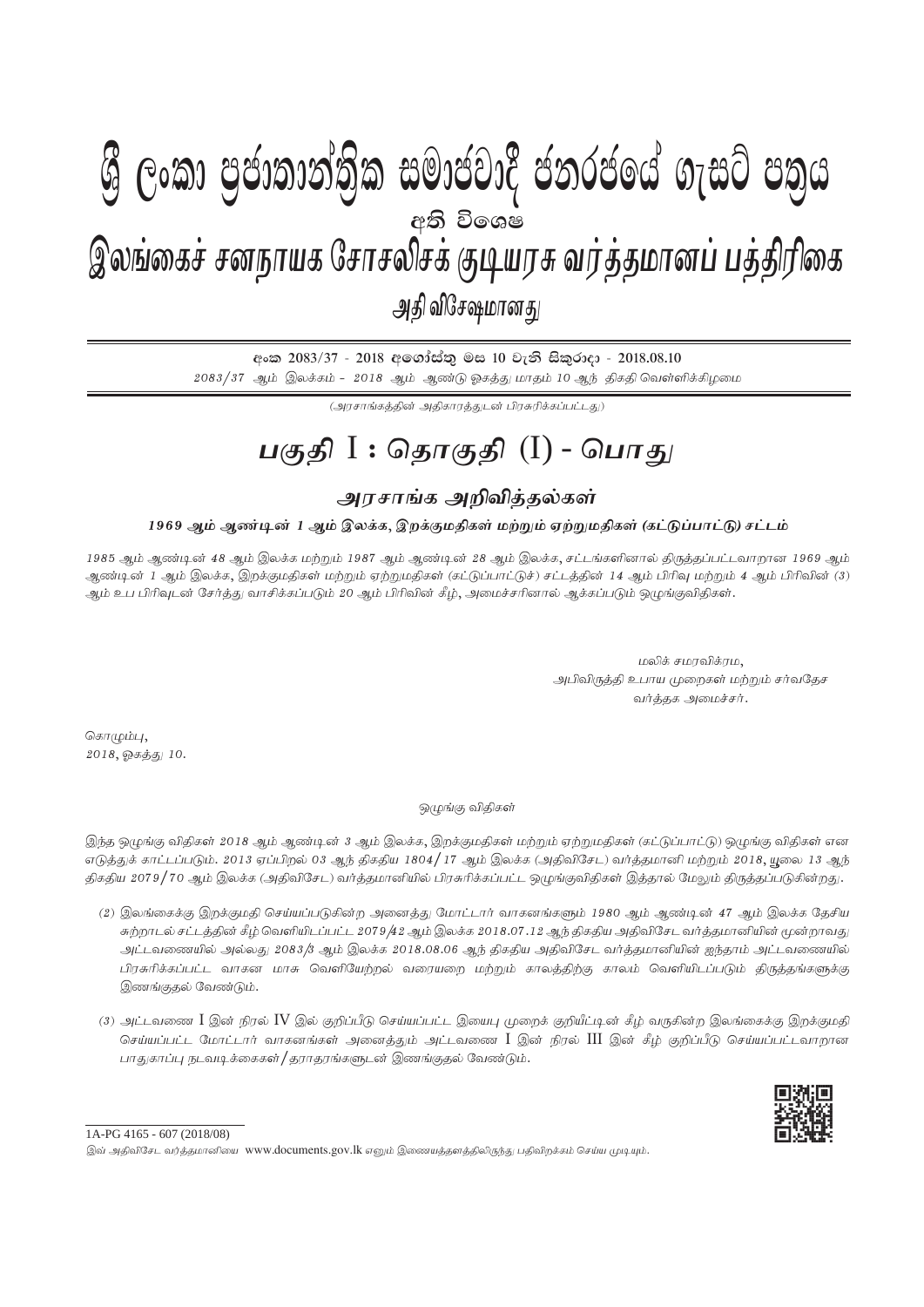#### $I$  කොටස : (I) ඡෙදය - ශීු ලංකා පුජාතාන්තිුක සමාජවාදී ජනරජයේ අති විශෙෂ ගැසට් පනුය - 2018.08.10 gFjp I : njhFjp (I) - ,yq;ifr; rdehaf Nrhryprf; FbauR tu;j;jkhdg; gj;jpupif - mjp tpNr\khdJ - 2018.08.10 2A

 $(4)$  இந்த ஒழுங்கு விதிகளின் நோக்கத்திற்காக:

- (அ) இயைபு முறைக் குறியீட்டு அத்தியாயம் 87 இன் கீழ் வகுப்பாக்கம் செய்யப்படக்கூடிய புதிய மோட்டார் வாகனங்களின் இறக்குமதி மேலே குறிப்பீடு செய்யப்பட்ட மாசு தராதரம் மற்றும் பாதுகாப்பு நடவடிக்கைகள்/தராதரங்களின் இணக்கப்பாட்டுக்கு பயன்வலுக்கொடுக்கும் வகையில் அத்தகைய மோட்டார் வாகனங்களின் தயாரிப்பாளரினால் வழங்கப்பட்ட தயாரிப்பாளர் சான்றிதழினை கொண்டிருத்தல் வேண்டும்.
- (ஆ) மேலே (அ) பந்தியில் குறிப்பிடாத அனைத்து மோட்டார் வாகனங்களின் இறக்குமதி,காலத்திற்கு காலம் திருத்தப்பட்ட,  $2013$  ஏப்பிறல் 03 ஆந் திகதிய 1804/17 ஆம் இலக்க (அதிவிசேட) வர்த்தமானியின் 3 ஆம் வாசகத்தில் குறிப்பீடு செய்யப்பட்ட கப்பலேற்றலுக்கு முன்னரான பரிசோதனைச் சான்றிதழ், மேலே குறிப்பீடு செய்யப்பட்ட மாசு தராதரம் மற்றும் பாதுகாப்பு நடவடிக்கை /தராதரங்களுக்கு இணங்கியதான உறுதிப்படுத்தல் சான்றிதழ் ஒன்றினை கொண்டிருத்தல் வேண்டும். கப்பலேற்றலுக்கு முன்னரான பரிசோதனைச் சான்றிதழ் காலத்துக்குக் காலம் திருத்தப்பட்டவாறான 2013, ஏப்பிறல் 3 ஆம் திகதிய 1804/17 ஆம் இலக்க (அதிவிசேட) வர்த்தமானியினால் நியமிக்கப்பட்ட அங்கீகாரம் வழங்கப்பட்ட பரிசோதகரினால் மாத்திரம் விநியோகிக்கப்பட்டிருத்தல் வேண்டும்.
- (5) வாசக இலக்கம் 3 இல் குறிப்பீடு செய்யப்பட்ட பாதுகாப்பு நடவடிக்கைகள்/ தராதரங்கள் என்பன அட்டவணை  $\rm{II}$  இல் பட்டியலிடப்பட்ட இயைபு முறை குறியீட்டின் கீழ் வரும் மோட்டார் வாகனங்களுக்கு ஏற்புடையதாகாது.
- (6) இயைபு முறை குறியீட்டு முறைமையின் அத்தியாயம் 87 இன் கீழ் மோட்டார் வாகனங்களின் இறக்குமதிக் கடன் கடிதத்தினால் மாத்திரம் மேற்கொள்ளப்பட வேண்டும் என்பதுடன் அத்தகைய மோட்டார் வாகனங்களை கப்பலேற்றுவதற்கு முன்னர் தாபிக்கப்பட்டிருத்தல் வேண்டும். இந்த ஒழுங்கு விதிகளில் குறிப்பீடு செய்யப்பட்ட மாசு தராதரங்கள் மற்றும் பாதுகாப்பு நடவடிக்கைகள்/தராதரங்கள் என்பன மோட்டார் வாகனங்களின் இறக்குமதி நோக்கத்திற்கான ஏதேனும் கடன் கடிதங்களை தாபிப்பதற்கான இணக்கப்பாட்டிற்கு கட்டாயத் தேவையாக இருத்தல் வேண்டும்.
- (7) மேற்குறிப்பிடப்பட்டுள்ள மாசு தராதரங்கள் மற்றும் பாதுகாப்பு நடவடிக்கைகள்/தராதரங்களுடன் ஒத்திசையாத மோட்டார் வாகனங்கள் இறக்குமதியாளரின் செலவில் மீள் ஏற்றுமதி செய்யப்படுதல் வேண்டும்.
- (8) 2018, யுலை 13 ஆந் திகதி அல்லது அதற்கு முன்னர் தாபிக்கப்பட்ட கடன் கடிதங்களை அடிப்படையாகக் கொண்ட மோட்டார் வாகன இறக்குமதிகளுக்கு இந்த ஒழுங்கு விதிகள் ஏற்புடையதாகமாட்டாது. எவ்வாறாயினும், 2018, ஒற்றோபர் 31 ஆந் திகதி அல்லது அதற்கு முன்னர் இறக்குமதி செய்யப்படும் அத்தகைய மோட்டார் வாகனங்களுக்கான அத்தகைய கடன் கடிதங்களுக்கு திருத்தங்கள் மேற்கொள்ளப்படமாட்டாது. மேலும் அவ்வாகனம் 31.10.2018 ஆந் திகதிக்கு முன்னர் இலங்கை சுங்கத் திணைக்களத்திலிருந்து விடுவிக்கப்படல் வேண்டும்.

|    | II                                       | III                        |                         |               | IV                                                                                                                                                                                                                                                             | V                                                                                                                    |
|----|------------------------------------------|----------------------------|-------------------------|---------------|----------------------------------------------------------------------------------------------------------------------------------------------------------------------------------------------------------------------------------------------------------------|----------------------------------------------------------------------------------------------------------------------|
| இல | இயைபு<br>முறைக்<br>குறியீட்டு<br>தலைப்பு | பாதுகாப்பு<br>நடவடிக்கைகள் |                         |               |                                                                                                                                                                                                                                                                | ஏற்புடையதாகாத இயைபு முறைக்                                                                                           |
|    |                                          | காற்றுப்<br>லைபகள்         | இருக்<br>கைப்<br>L/L'19 | ஏபிஎஸ்        | ஏற்புடைய இயைபு முறைக் குறியீடு                                                                                                                                                                                                                                 | குறியீடு                                                                                                             |
| 01 | 87.02                                    | $\mathcal{C}$              | $\mathcal{C}$           | $\mathcal{C}$ | 8702.10.12,8702.10.13,<br>8702.10.19,8702.10.21,<br>8702.10.29,8702.10.32.<br>8702.10.33,8702.10.39,<br>8702.10.41,8702.10.49<br>8702.20.11,8702.20.12,<br>8702.20.19,8702.20.21,<br>8702.20.29,8702.20.31,<br>8702.20.32,8702.20.39,<br>8702.20.41,8702.20.49 | நிரல் IV இலுள்ள இயைபுமுறைக்<br>குறியீடுகள் தவிர்ந்த இயைபு முறைக்<br>தலைப்பு 87.02 இன் கீழ்வரும் இ.மு.<br>குறியீடுகள் |

#### அட்டவணை - I பாதுகாப்பு நடவடிக்கைகள்*|*தராதரங்கள்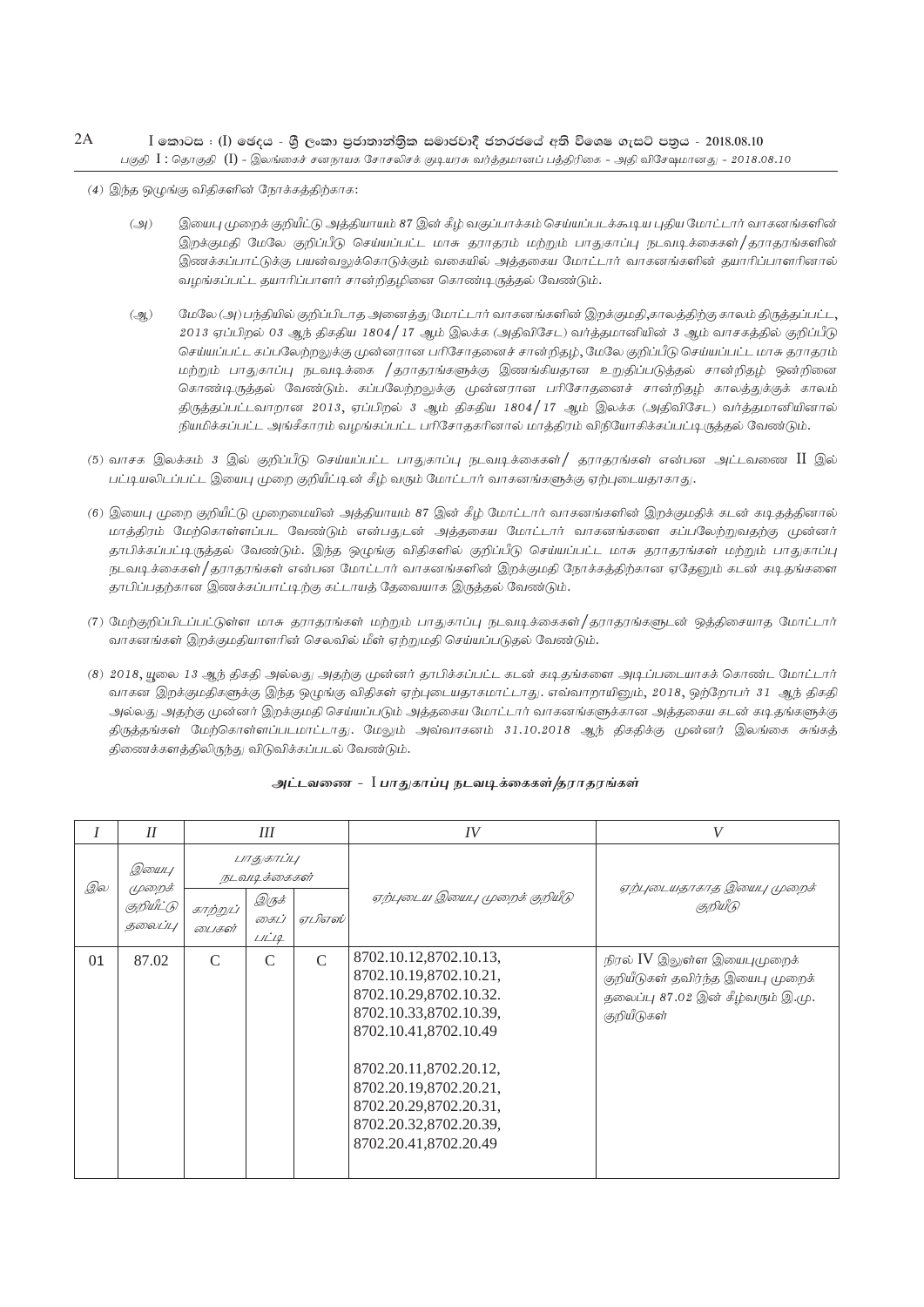$I$  කොටස : ( $I$ ) ඡෙදය - යුී ලංකා පුජාතාන්තිුක සමාජවාදී ජනරජයේ අති විශෙෂ ගැසට් පතුය - 2018.08.10<br>பகுதி  $I$  : தொகுதி ( $I$ ) - இலங்கைச் சனநாயக சோசலிசக் குடியரசு வர்த்தமானப் பத்திரிகை - அதி விசேஷமானது - 2018.08.10

| $\boldsymbol{I}$ | $I\!I$                                   | III                                                                                |               |               | IV                                                                                                                                                                                                                                                                                                                                                                                                   | V                                                                                                                                                                                                                                                                                                                                                                                                                                                                                                                                                                                       |
|------------------|------------------------------------------|------------------------------------------------------------------------------------|---------------|---------------|------------------------------------------------------------------------------------------------------------------------------------------------------------------------------------------------------------------------------------------------------------------------------------------------------------------------------------------------------------------------------------------------------|-----------------------------------------------------------------------------------------------------------------------------------------------------------------------------------------------------------------------------------------------------------------------------------------------------------------------------------------------------------------------------------------------------------------------------------------------------------------------------------------------------------------------------------------------------------------------------------------|
| இல               | இயைபு<br>முறைக்<br>குறியீட்டு<br>தலைப்பு | பாதுகாப்பு<br>நடவடிக்கைகள்<br>இருக்<br>காற்றுப்<br>ஏபிஎஸ்<br>கைப்<br>லபகள்<br>LILQ |               |               | ஏற்புடைய இயைபு முறைக் குறியீடு                                                                                                                                                                                                                                                                                                                                                                       | ஏற்புடையதாகாத இயைபு முறைக்<br>குறியீடு                                                                                                                                                                                                                                                                                                                                                                                                                                                                                                                                                  |
|                  |                                          |                                                                                    |               |               | 8702.30.11,8702.30.12,<br>8702.30.19,8702.30.21,<br>8702.30.29,8702.30.31,<br>8702.30.32,8702.30.39,<br>8702.30.41,8702.30.49<br>8702.40.11,8702.40.12,<br>8702.40.19,8702.40.21,<br>8702.40.29,8702.40.31,<br>8702.40.32,8702.40.39,<br>8702.40.41,8702.40.49<br>8702.90.12, 8702.90.13,<br>8702.90.19, 8702.90.21,<br>8702.90.29, 8702.90.32,<br>8702.90.33, 8702.90.39,<br>8702.90.41, 8702.90.49 |                                                                                                                                                                                                                                                                                                                                                                                                                                                                                                                                                                                         |
| 02               | 87.03                                    | $\mathcal{C}$                                                                      | $\mathcal{C}$ | $\mathcal{C}$ | நிரல் V இலுள்ள இயைபுமுறைக்<br>குறியீடுகள் தவிர்ந்த இயைபு முறைக்<br>குறியீட்டுத் தலைப்பு 87.03 இன்<br>கீழ்வரும் இ.மு. குறியீடுகள்                                                                                                                                                                                                                                                                     | 8703.10.11,8703.10.19,<br>8703.10.21,8703.10.29<br>8703.21.30,8703.21.40,<br>8703.21.51,8703.21.52,<br>8703.21.53, 8703.21.54,<br>8703.21.55,8703.21.62,<br>8703.21.64, 8703.21.73<br>8703.22.30,8703.22.40<br>8703.23.30,8703.23.40<br>8703.24.30, 8703.24.40<br>8703.31.30, 8703.31.40,<br>8703.31.50,8703.31.60<br>8703.32.30, 8703.32.40<br>8703.33.30, 8703.33.40<br>8703.40.13,8703.40.14,<br>8703.40.15, 8703.40.16,<br>8703.40.21,8703.40.22,<br>8703.40.25,8703.40.26,<br>8703.40.33, 8703.40.34,<br>8703.40.43,8703.40.44,<br>8703.40.63,8703.40.64,<br>8703.40.83,8703.40.84 |

### அட்டவணை -  $\;$ பாதுகாப்பு நடவடிக்கைகள்/தராதரங்கள் *(தொடர்ச்சி)*

 $3A$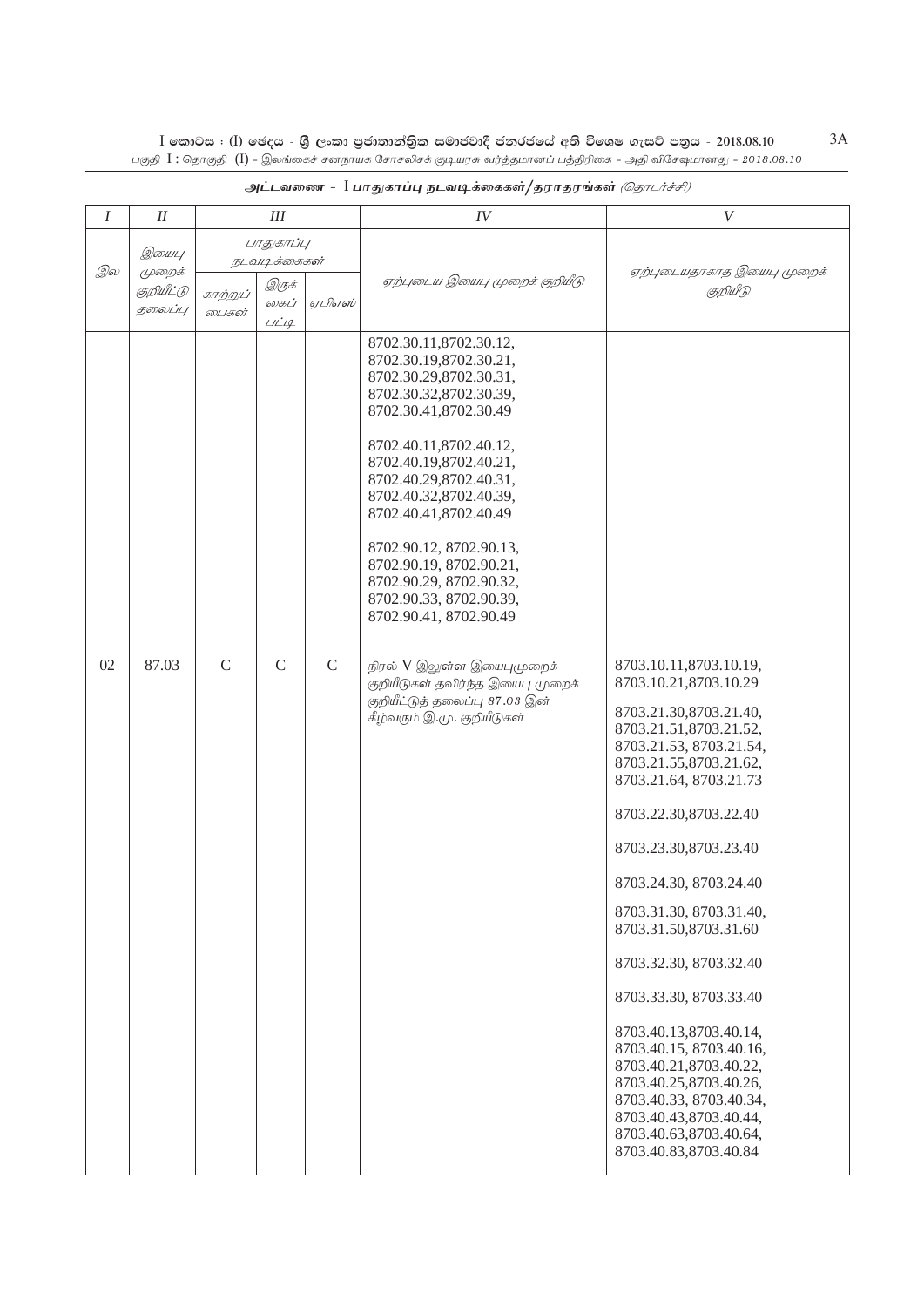$\rm I$  කොටස : ( $\rm I$ ) ඡෙදය - ශුී ලංකා පුජාතාන්තිුක සමාජවාදී ජනරජයේ අති විශෙෂ ගැසට් පතුය - 2018.08.10 பகுதி  $\,$  I : தொகுதி  $\,$  ( $\rm{I})$  - இலங்கைச் சனநாயக சோசலிசக் குடியரசு வர்த்தமானப் பத்திரிகை - அதி விசேஷமானது - 2018.08.10 4A

| Ι  | I          | III           |              |             | IV                             | $\boldsymbol{V}$           |
|----|------------|---------------|--------------|-------------|--------------------------------|----------------------------|
|    |            | பாதுகாப்பு    |              |             |                                |                            |
|    | இயைபு      | நடவடிக்கைகள்  |              |             |                                |                            |
| இல | முறைக்     |               | இருக்        |             | ஏற்புடைய இயைபு முறைக் குறியீடு | ஏற்புடையதாகாத இயைபு முறைக் |
|    | குறியீட்டு | காற்றுப்      | கைப்         | ஏபிஎஸ்      |                                | குறியீடு                   |
|    | தலைப்பு    | லபகள்         | LILIQ        |             |                                |                            |
|    |            |               |              |             |                                |                            |
|    |            |               |              |             |                                | 8703.50.13,8703.50.14,     |
|    |            |               |              |             |                                | 8703.50.15,8703.50.16,     |
|    |            |               |              |             |                                | 8703.50.21,8703.50.22,     |
|    |            |               |              |             |                                | 8703.50.25,8703.50.26,     |
|    |            |               |              |             |                                | 8703.50.33,8703.50.34,     |
|    |            |               |              |             |                                | 8703.50.43,8703.50.44,     |
|    |            |               |              |             |                                | 8703.50.63,8703.50.64,     |
|    |            |               |              |             |                                | 8703.50.83, 8703.50.84     |
|    |            |               |              |             |                                | 8703.60.13, 8703.60.14,    |
|    |            |               |              |             |                                | 8703.60.15,8703.60.16,     |
|    |            |               |              |             |                                | 8703.60.21,8703.60.22,     |
|    |            |               |              |             |                                | 8703.60.25,8703.60.26,     |
|    |            |               |              |             |                                | 8703.60.33,8703.60.34,     |
|    |            |               |              |             |                                | 8703.60.43,8703.60.44,     |
|    |            |               |              |             |                                | 8703.60.63,8703.60.64,     |
|    |            |               |              |             |                                |                            |
|    |            |               |              |             |                                | 8703.60.83,8703.60.84      |
|    |            |               |              |             |                                | 8703.70.13, 8703.70.14,    |
|    |            |               |              |             |                                | 8703.70.15,8703.70.16,     |
|    |            |               |              |             |                                | 8703.70.21,8703.70.22,     |
|    |            |               |              |             |                                | 8703.70.25,8703.70.26,     |
|    |            |               |              |             |                                | 8703.70.33,8703.70.34,     |
|    |            |               |              |             |                                | 8703.70.43,8703.70.44,     |
|    |            |               |              |             |                                | 8703.70.63,8703.70.64,     |
|    |            |               |              |             |                                | 8703.70.83,8703.70.84      |
|    |            |               |              |             |                                | 8703.80.11,8703.80.12      |
|    |            |               |              |             |                                |                            |
|    |            |               |              |             | 8704.21.65, 8704.21.66,        | நிரல் IV தவிர்ந்த இ.மு.கு. |
|    |            |               |              |             | 8704.21.67, 8704.21.68         | தலைப்புக்கு காற்றுப் பைகள் |
|    |            |               |              |             |                                | தேவைப்படுத்தப்பட மாட்டாது. |
|    |            |               |              |             | 8704.31.65, 8704.31.66,        |                            |
|    |            |               |              |             | 8704.31.67, 8704.31.68         | முச்சக்கர வண்டிகளுக்கு     |
|    |            |               |              |             |                                | பாதுகாப்பு நடவடிக்கைகள்    |
| 03 | 87.04      | $\mathcal{C}$ | $\mathsf{C}$ | $\mathsf C$ | 8704.21.71, 8704.21.72,        | தேவைப்படுத்தப்படமாட்டாது.  |
|    |            |               |              |             | 8704.21.91, 8704.21.92,        | (8704.21.21,8704.21.22)    |
|    |            |               |              |             | 8704.21.93, 8704.21.99         |                            |
|    |            |               |              |             |                                | 8704.31.21,8704.31.22,     |
|    |            |               |              |             | 8704.31.71, 8704.31.72,        | 8704.31.23                 |
|    |            |               |              |             | 8704.31.91, 8704.31.92,        |                            |
|    |            |               |              |             | 8704.31.93, 8704.31.99         | 8704.90.10,8704.90.20)     |
|    |            |               |              |             |                                |                            |
| 04 | 87.05      |               | $\mathsf C$  | $\mathbf C$ | இயைபு முறைத் தலைப்பு 87.05 இன் |                            |
|    |            |               |              |             | கீழ்வரும் இ.மு. குறியீடுகள்    |                            |

அட்டவணை - <sup>I</sup> பாதுகாப்பு நடவடிக்கைகள்/தராதரங்கள் *(தொடர்ச்சி)* 

 $*(C - G_3)$  வையான பாதுகாப்பு நடவடிக்கைகள் $)$